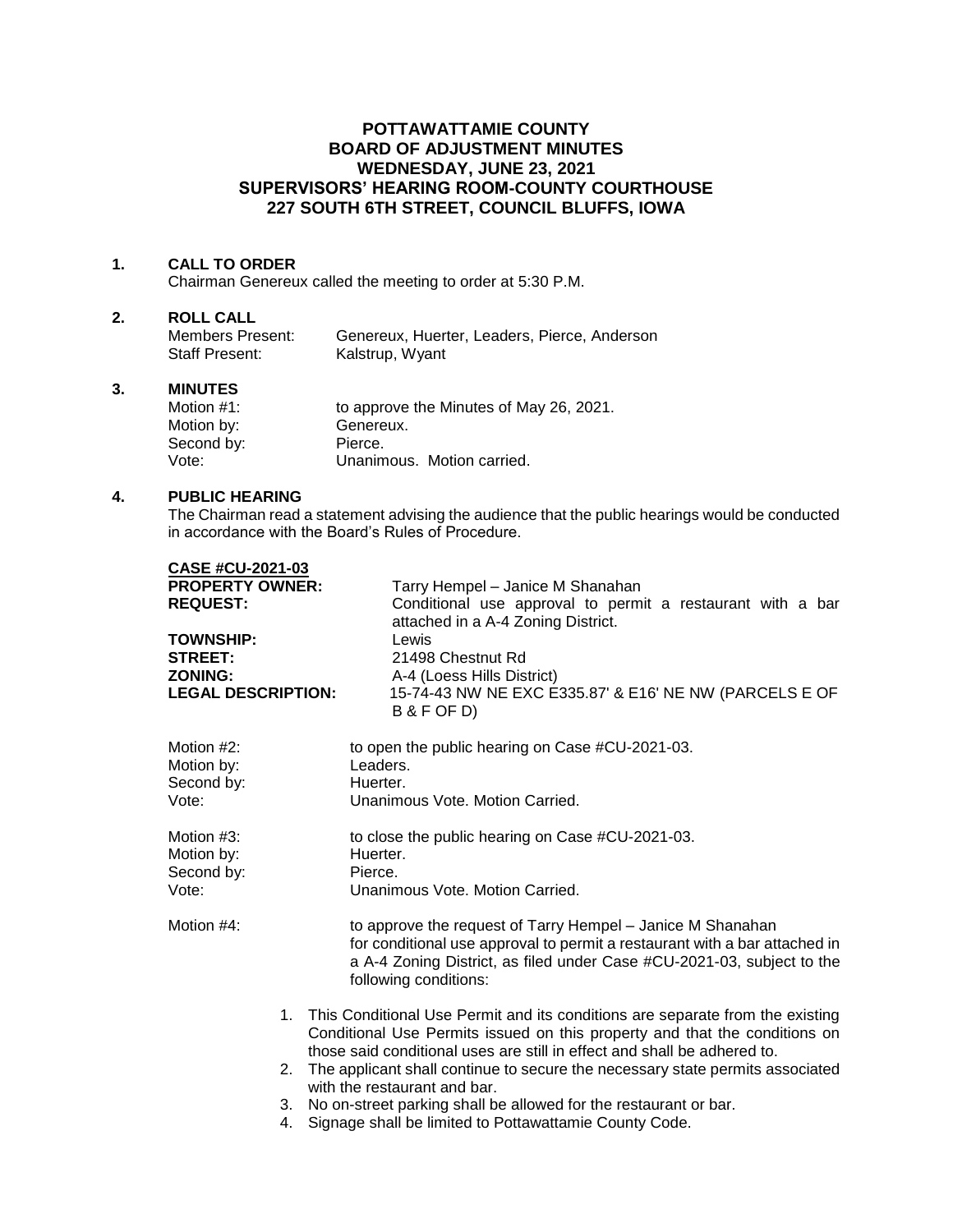Board of Adjustment June 23, 2021 Page 2

based on the following findings of fact:

- 1. The dining and tasting facility is currently a permitted use. Granting of this Conditional Use is allowing the owners to expand on the menu items and hours of operation.
- 2. The subject property is located in an area primarily utilized for agricultural purposes. The conditional use is not foreseen to have any negative impact on area properties.
- 3. The existing road system is adequate to accommodate the conditional use request.
- 4. The existing structure meets the code criteria that the tavern shall occupy no more than 25% of the total floor area of the total building dedicated to both uses.
- 5. The subject property is located in the Class A-4 (Loess Hills) District. The County Zoning Ordinance, which is adopted in conjunction with the Land Use Plan, stipulates that the proposal is a permitted conditional use in the A-4 District.
- 6. The proposed use is not the dominate use of the subject property.
- 7. The aforementioned conditions will minimize any potential adverse impact on adjoining properties.

| Motion by: | Leaders.                                                             |
|------------|----------------------------------------------------------------------|
| Second by: | Anderson.                                                            |
| Vote:      | Ayes – Leaders, Huerter, Genereux, Pierce, Anderson. Motion Carried. |

| <b>CASE #CU-2021-04</b>                                                                                                        |                                                                                                                                                                                                                                                                                                                                                                                                                                                                                                 |
|--------------------------------------------------------------------------------------------------------------------------------|-------------------------------------------------------------------------------------------------------------------------------------------------------------------------------------------------------------------------------------------------------------------------------------------------------------------------------------------------------------------------------------------------------------------------------------------------------------------------------------------------|
| <b>PROPERTY OWNER:</b><br><b>REQUEST:</b><br><b>TOWNSHIP:</b><br><b>STREET:</b><br><b>ZONING:</b><br><b>LEGAL DESCRIPTION:</b> | William and Valerie Sullivan<br>Conditional use approval to permit a rural enterprise business<br>(buying and selling of pick-up boxes) in an accessory structure.<br><b>Norwalk</b><br>24896 Juniper Rd<br>R-1 (Ag-Urban Transitional)<br>30-76-42 PT NE SE COMM 933.32'S 568.33'SW 95'N NE COR<br>TH SW186.47' S25'W444.83' N315.47'NE609.57' S305.62' TO<br>POB (PARCEL D OF C)                                                                                                              |
| Motion #5:<br>Motion by:<br>Second by:<br>Vote:                                                                                | to open the public hearing on Case #CU-2021-04.<br>Leaders.<br>Huerter.<br>Unanimous Vote, Motion Carried.                                                                                                                                                                                                                                                                                                                                                                                      |
| Motion #6:<br>Motion by:<br>Second by:<br>Vote:                                                                                | to close the public hearing on Case #CU-2021-04.<br>Leaders.<br>Anderson.<br>Unanimous Vote, Motion Carried.                                                                                                                                                                                                                                                                                                                                                                                    |
| Motion #7:                                                                                                                     | to approve the request of William and Valerie Sullivan for conditional<br>use approval to permit a rural enterprise business (buying and selling of<br>pick-up boxes) in an accessory structure, as filed under Case #CU-<br>2021-04, subject to the following conditions:                                                                                                                                                                                                                      |
| 2.<br>3.                                                                                                                       | 1. The area in the subject accessory structure dedicated to the rural enterprise<br>business shall be limited to what the code stipulates.<br>The applicant shall erect a site obscuring fence behind the building as a<br>storage area for any pickup boxes that are brought to the property for sale.<br>Said pick up boxes shall not be stored outside of the fenced area.<br>If generated, hazardous waste or by products will be handled in accordance<br>with all government regulations. |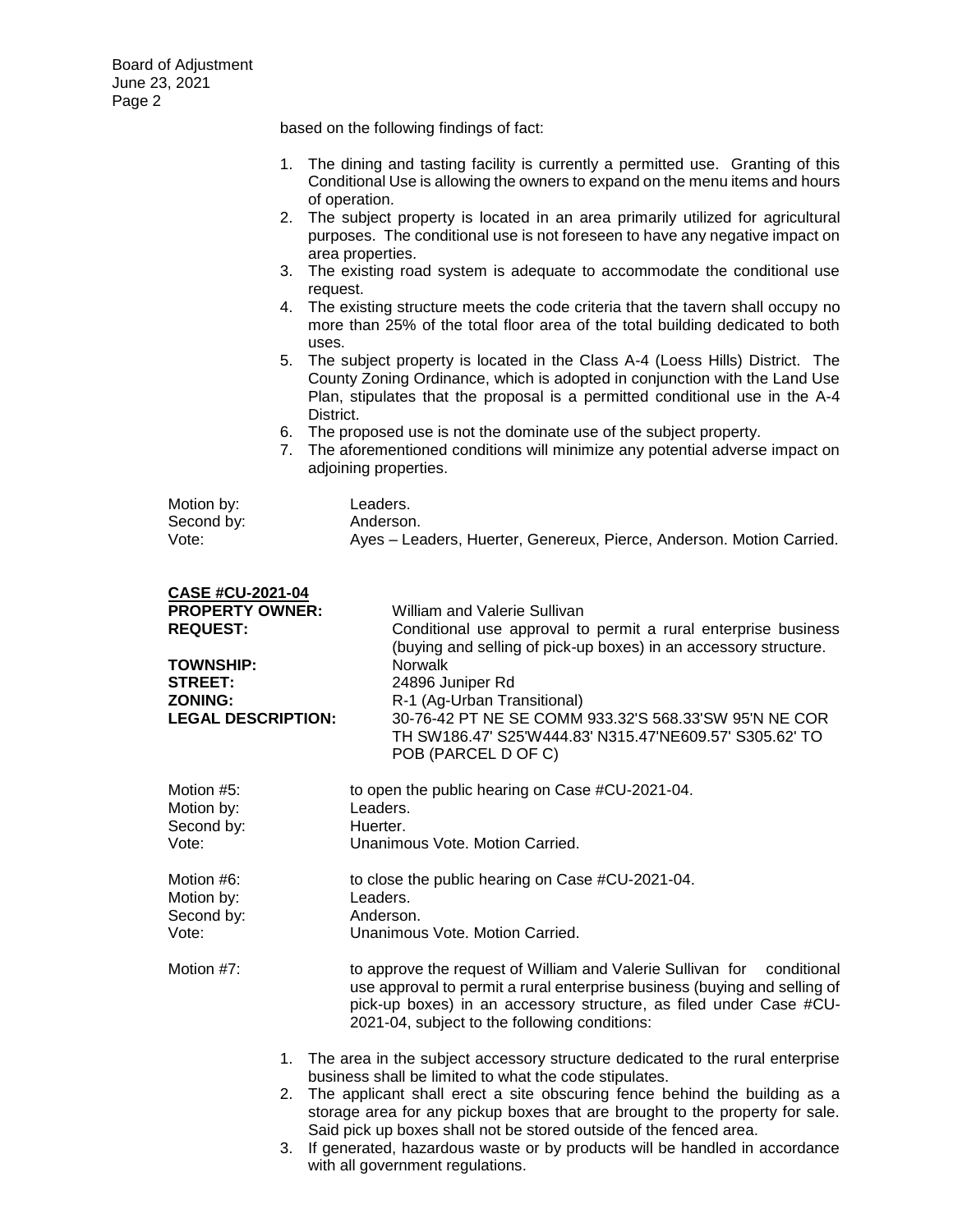- 4. Any signage shall be limited to Section 8.090.030.06 of the Pottawattamie County, IA Code and installed after building permit is issued.
- 5. The loading and unloading of the pickup boxes shall be done on site, not on Juniper Road.

based on the following findings of fact:

- 1. The rural enterprise business is a listed permitted conditional use in the R-1 District, which conforms to the Land Use Policy Plan.
- 2. The subject property is located in an area primarily utilized for agricultural and residential purposes. This rural enterprise business is not foreseen to have any negative impact on area properties.
- 3. The number of pick up boxes that will be received by this rural enterprise business at any given time will be monitored by the applicant to ensure that the outside storage of pick up boxes complies with the requirement of being located in an area fenced behind the building as limited by the Rural Enterprise Business Code provisions.
- 4. The existing road system is adequate to accommodate the rural enterprise business.
- 5. The aforementioned conditions will minimize any potential adverse impact on adjoining properties by limiting the size of the rural enterprise business.
- 6. The rural enterprise business complies with the conditions imposed for such a land use as follows:
	- A. The rural enterprise business is located on the same property where the business owner's residence is located.
	- B. The rural enterprise business is for buying and selling of pickup boxes.
	- C. There is no evidence that the rural enterprise business will create excessive noise, obnoxious odors, and electrical disturbances.
	- D. The total area devoted to the rural enterprise business is less than 1 acre.
	- E. No on-street parking will be permitted with this rural enterprise business.

| Motion by: | Huerter.                                                             |
|------------|----------------------------------------------------------------------|
| Second by: | Leaders.                                                             |
| Vote:      | Ayes – Leaders, Huerter, Genereux, Pierce, Anderson. Motion Carried. |

| CASE #ZV-2021-01          |                                                                                                                                         |
|---------------------------|-----------------------------------------------------------------------------------------------------------------------------------------|
| <b>PROPERTY OWNER:</b>    | William and Valerie Sullivan                                                                                                            |
| <b>REQUEST:</b>           | A 8'6" height variance to allow the construction of a storage<br>building with a height of 30'6" in lieu of 22'.                        |
| <b>TOWNSHIP:</b>          | <b>Norwalk</b>                                                                                                                          |
| <b>STREET:</b>            | 24896 Juniper Rd                                                                                                                        |
| <b>ZONING:</b>            | R-1 (Ag-Urban Transitional)                                                                                                             |
| <b>LEGAL DESCRIPTION:</b> | 30-76-42 PT NE SE COMM 933.32'S 568.33'SW 95'N NE COR<br>TH SW186.47' S25'W444.83' N315.47'NE609.57' S305.62' TO<br>POB (PARCEL D OF C) |
| Motion #8:                | to open the public hearing on Case #ZV-2021-01.                                                                                         |
| Motion by:                | Leaders.                                                                                                                                |
| Second by:                | Huerter.                                                                                                                                |
| Vote:                     | Unanimous Vote, Motion Carried.                                                                                                         |
| Motion #9:                | to close the public hearing on Case #ZV-2021-01.                                                                                        |
| Motion by:                | Anderson.                                                                                                                               |
| Second by:                | Leaders.                                                                                                                                |
| Vote:                     | Unanimous Vote, Motion Carried.                                                                                                         |